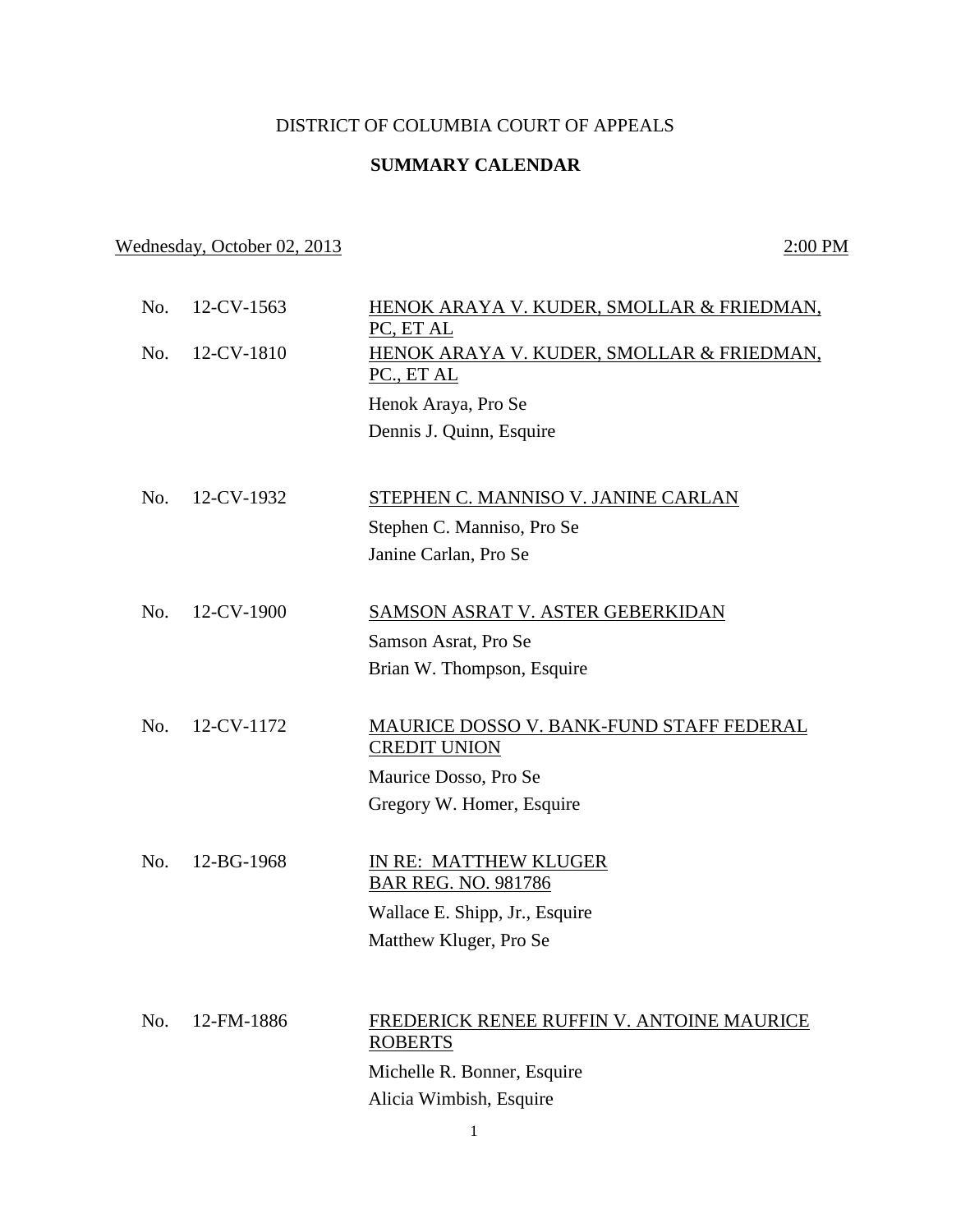## Thursday, October 10, 2013 2:00 PM

| No. | 11-CV-1425                | JULIANN ANDREEN V. DISTRICT OF COLUMBIA, ET AL<br>James R. Klimaski, Esquire<br>Gregory M. Cumming, Esquire                      |
|-----|---------------------------|----------------------------------------------------------------------------------------------------------------------------------|
| No. | 12-CO-1839                | <b>THOMAS B. LANDON V. UNITED STATES</b><br>Thomas B. Landon, Pro Se<br>Adrienne C. Dedjinou, Esquire                            |
| No. | 12-CF-1761                | DANIEL DERRICOTTE V. UNITED STATES<br>Joanne M. Vasco, Esquire<br>Jay Apperson, Esquire                                          |
| No. | 12-CV-1836                | DARLINE DUGGER V. MT INVESTMENTS<br>Darline Dugger, Pro Se<br>Joshua M. Greenberg, Esquire                                       |
| No. | 12-CV-1786                | AG CONTRACTING SERVICES, LLC V. AMS BLUE<br><b>SKIES, LLC, ET AL</b><br>Charles C. Iweanoge, Esquire<br>Joel S. Aronson, Esquire |
| No. | 12-CM-1210                | FRIDA M. WILSON V. UNITED STATES<br>Gaillard T. Hunt, Esquire<br>Ann K. H. Simon, Esquire                                        |
|     | Tuesday, October 22, 2013 | 2:00 PM                                                                                                                          |
| No. | 12-AA-0466                | D.C. OFFICE OF TAX & REVENUE V. JOHN R. SHUMAN,<br>ET AL.<br>Mary L. Wilson, Esquire                                             |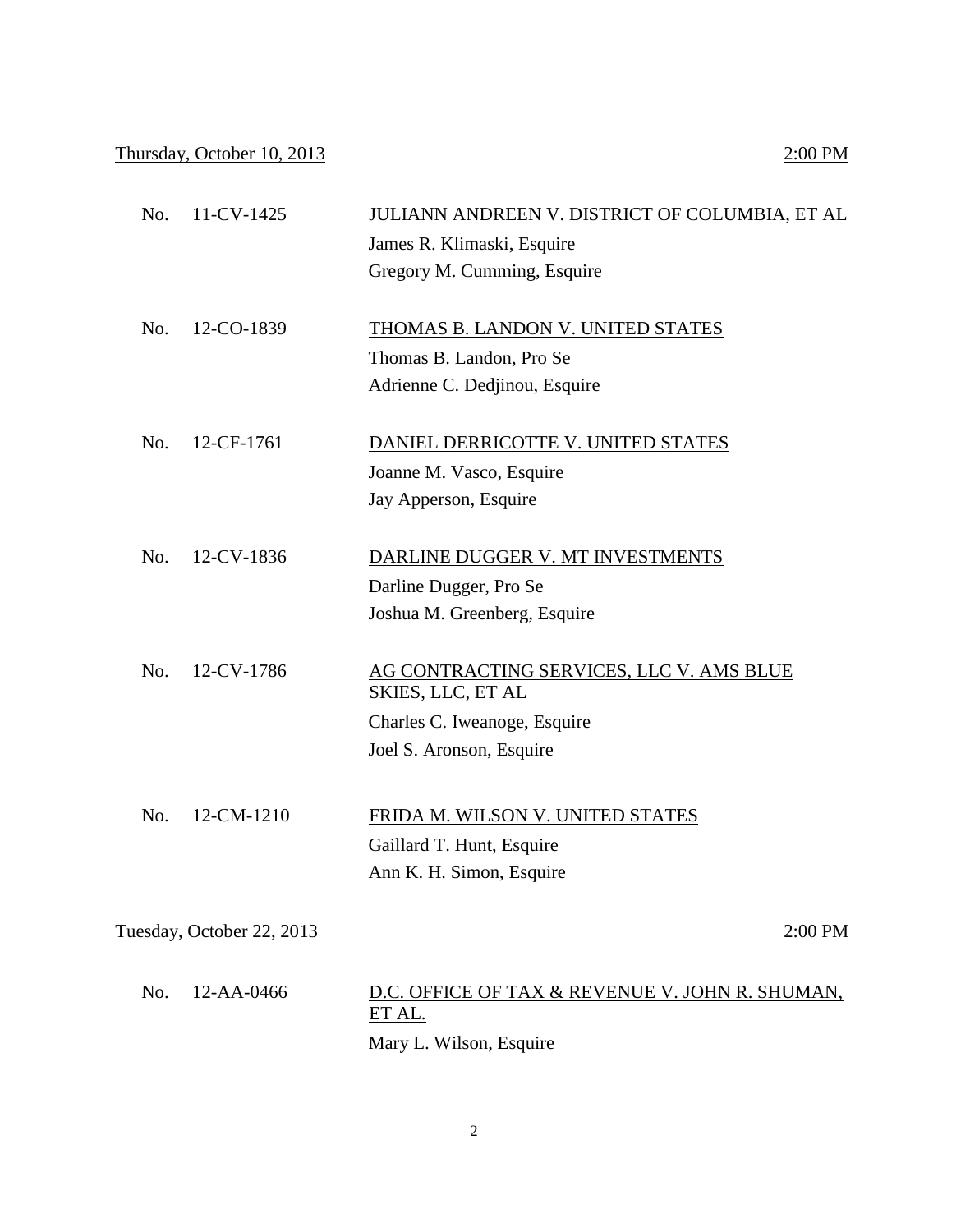| No. | 12-CM-1532                | MAURICE T. SANDERS V. UNITED STATES                    |
|-----|---------------------------|--------------------------------------------------------|
|     |                           | Tonya L. Fleming, Esquire                              |
|     |                           | Margaret E. Barr, Esquire                              |
| No. | 12-CM-0519                | OLALEKAN OLUYOLE V. UNITED STATES                      |
| No. | 12-CM-0527                | <b>OLALEKAN OLUYOLE V. UNITED STATES</b>               |
|     |                           | Marc L. Resnick, Esquire                               |
|     |                           | Gilead I. Light, Esquire                               |
| No. | 12-CF-1681                | <b>LASHAWN HALL V. UNITED STATES</b>                   |
|     |                           | Fletcher P. Thompson, Esquire                          |
|     |                           | Margaret E. Barr, Esquire                              |
| No. | 11-CM-1535                | SVETLANA KOZLOVSKA V. UNITED STATES                    |
|     |                           | Anna B. Scanlon, Esquire                               |
|     |                           | David P. Saybolt, Esquire                              |
| No. | 12-CF-1448                | JAMES M. SCHOOLS V. UNITED STATES                      |
|     |                           | S. Jamison Koehler, Esquire                            |
|     |                           | Peter S. Smith, Esquire                                |
|     | Tuesday, October 29, 2013 | $2:00$ PM                                              |
| No. | 12-AA-0563                | D.C. DEP'T OF EMPLOYMENT SERVICES V. TAMEKO T.<br>WEST |
|     |                           | Jason Lederstein, Esquire                              |
|     |                           | Tameko T. West, Pro Se                                 |
| No. | 13-CO-0026                | <b>TERENCE K. BETHEA V. UNITED STATES</b>              |
|     |                           | Terence K. Bethea, Pro Se                              |
|     |                           | Ann K. H. Simon, Esquire                               |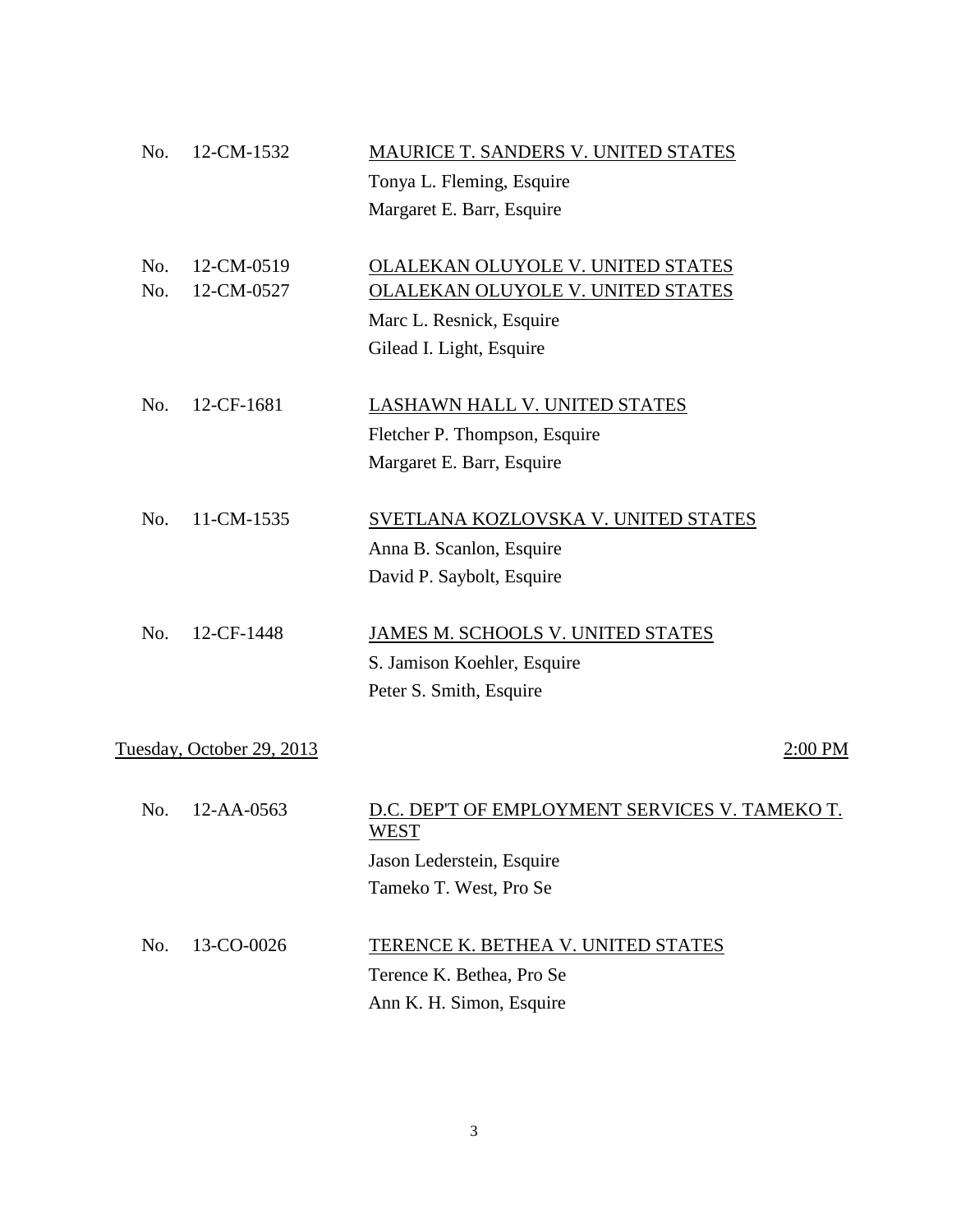| No. | 12-CF-0431                 | RICKEY BERNARD WILLIAMS V. UNITED STATES                               |
|-----|----------------------------|------------------------------------------------------------------------|
|     |                            | William T. Morrison, Esquire                                           |
|     |                            | Kathryn L. Rakoczy, Esquire                                            |
| No. | 12-CF-1585                 | RONALD M. PEARSON V. UNITED STATES                                     |
|     |                            | Cecily Baskir, Esquire                                                 |
|     |                            | Karen Shinskie, Esquire                                                |
| No. | 12-CM-1507                 | ERNEST JENKINS V. UNITED STATES                                        |
|     |                            | David A. Carr, Esquire                                                 |
|     |                            | Jay Apperson, Esquire                                                  |
| No. | 12-CM-0223                 | THOMAS E. POE V. UNITED STATES                                         |
|     |                            | Moses Cook, Esquire                                                    |
|     |                            | Karen Shinskie, Esquire                                                |
|     | Thursday, October 31, 2013 | 2:00 PM                                                                |
| No. | 12-CV-1768                 | ANNE ONYENEHO V. ALLSTATE INSURANCE<br><b>COMPANY</b>                  |
|     |                            | Keith Winston Watters, Esquire                                         |
|     |                            | Rotrica S Neal, Esquire                                                |
| No. | 12-FM-1772                 | ILUMINADA GOMEZ V. DIGNA DEL CARMEN RAMOS<br>Bernard Codd, Esquire     |
| No. | 13-CV-0061                 | TRACEY LUCAS V. GEORGE WASHINGTON MEDICAL<br>FACULTY ASSOCIATES, ET AL |
|     |                            | Anthony Graham, Sr., Esquire<br>Michael F. Flynn, Esquire              |
|     |                            |                                                                        |
| No. | 12-AA-0917                 | DAVID YOUNG V DC DEP'T OF EMPLOYMENT<br><b>SERVICES</b>                |
|     |                            | Benjamin T. Boscolo, Esquire                                           |
|     |                            | Roger S. Mackey, Esquire                                               |
|     |                            |                                                                        |

4